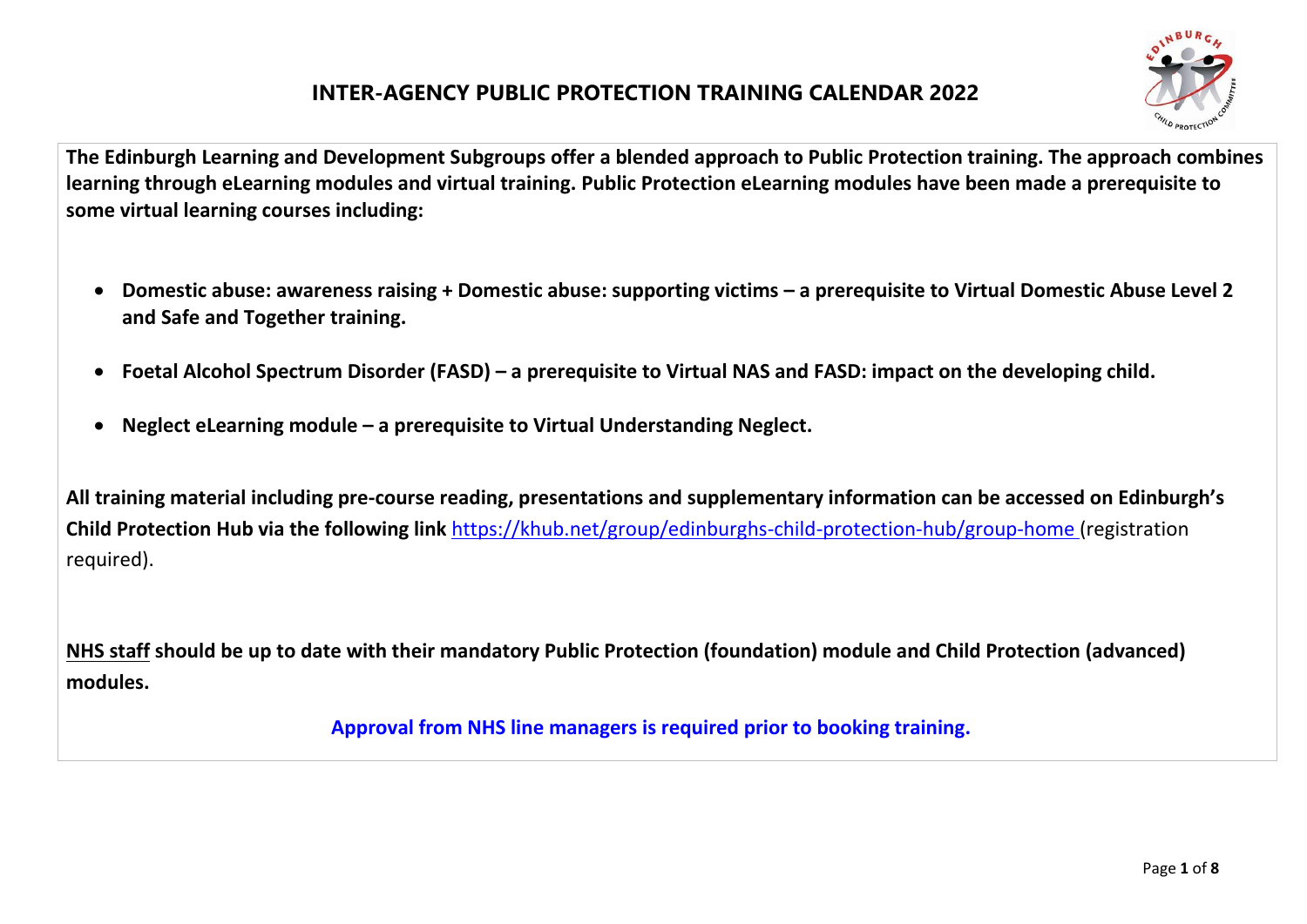

**In addition, the following modules have been developed to support learning on the topic of Child Protection and staff are encouraged to access these prior to attending further Child Protection training.**

- **An introduction to the children's hearing system**
- **The vulnerability of babies**
- **Child development**
- **Children with disability**
- **Communication**
- **Infant mental health**
- **Trauma-impact on the developing child Assessment and outcomes**
- **Case recording**
- **Language**
- **Significant Case Reviews (SCRs)**

**All these eLearning modules are accessible via the following ways**

**NHS staff can access these modules via LearnPro NHS and search for Lothian: Child Protection (inter-agency)**

**Third sector staff please click on the following link: [www.edinburghcompact.org.uk/child-protection/#/menu/5e7338462caac53455e796e6](http://www.edinburghcompact.org.uk/child-protection/#/menu/5e7338462caac53455e796e6)**

**Edinburgh City Council staff can access these modules via the My Learning Hub using the following link [www.edinburgh.gov.uk/mylearninghub](http://www.edinburgh.gov.uk/mylearninghub) and search for Child Protection.**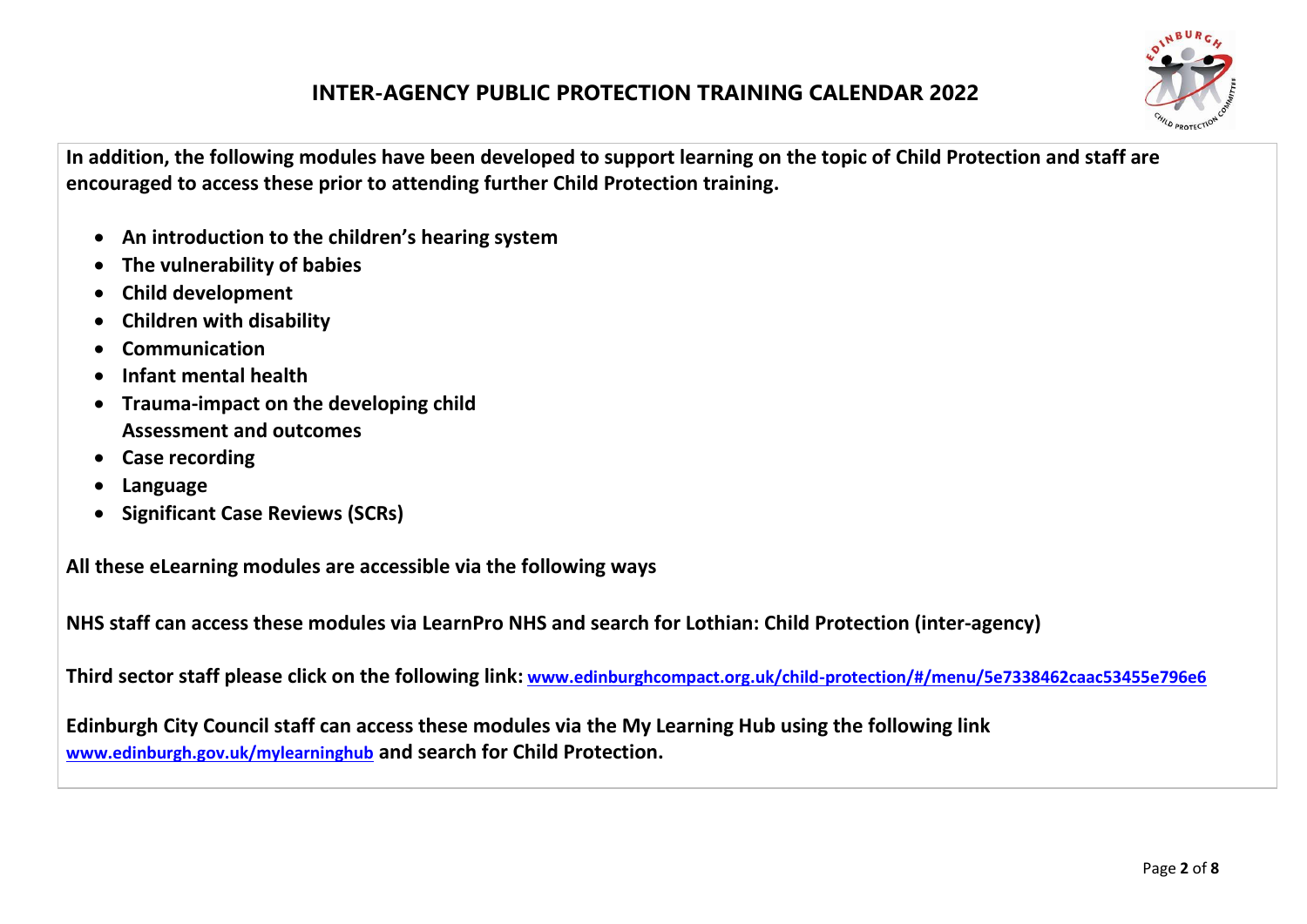

| <b>Month</b> | <b>Date</b>                                                                    | <b>Course</b>                                                                                                                           | <b>Time</b> | <b>Delivery</b><br><b>Method</b>          | <b>Booking requests/</b><br>queries via                          |
|--------------|--------------------------------------------------------------------------------|-----------------------------------------------------------------------------------------------------------------------------------------|-------------|-------------------------------------------|------------------------------------------------------------------|
| January      | $12^{th}/13^{th}$<br>(attendance<br>required on<br>both dates)                 | Virtual: Inter-Agency Risk Assessment and Child Protection Processes                                                                    | 09:00-13:00 | Taking<br>place via<br>Microsoft<br>Teams | training.childprotection<br>@<br>nhslothian.scot.nhs.uk          |
| January      | 19th                                                                           | Virtual: Child Sexual Exploitation: Awareness Raising and Response                                                                      | 09:30-12:30 | Taking<br>place via<br>Microsoft<br>Teams | training.childprotection<br>@<br>nhslothian.scot.nhs.uk          |
| January      | 19th                                                                           | Virtual: Giving Evidence in Court                                                                                                       | 14:00-16:00 | Taking<br>place via<br>Microsoft<br>Teams | training.childprotection<br>@<br>nhslothian.scot.nhs.uk          |
| January      | 26th                                                                           | Virtual Adult Support and Protection: Level 2                                                                                           | 09:15-16:00 | Taking<br>place via<br>Microsoft<br>Teams | training.childprotection<br>@<br>nhslothian.scot.nhs.uk          |
| Jan/Feb      | 27 <sup>th</sup> /3 <sup>rd</sup><br>(attendance<br>required on<br>both dates) | Virtual Level Two: Working Together to Address Domestic Abuse -<br>Developing Your Role in Identifying and Responding to Domestic Abuse | 09:00-13:00 | Taking<br>place via<br>Microsoft<br>Teams | training.childprotection<br>@<br>nhslothian.scot.nhs.uk          |
| February     | 1st                                                                            | Virtual: Honour Based Abuse                                                                                                             | 09:30-13:30 | Taking<br>place via<br>Microsoft<br>Teams | training.childprotection<br>$^{\circ}$<br>nhslothian.scot.nhs.uk |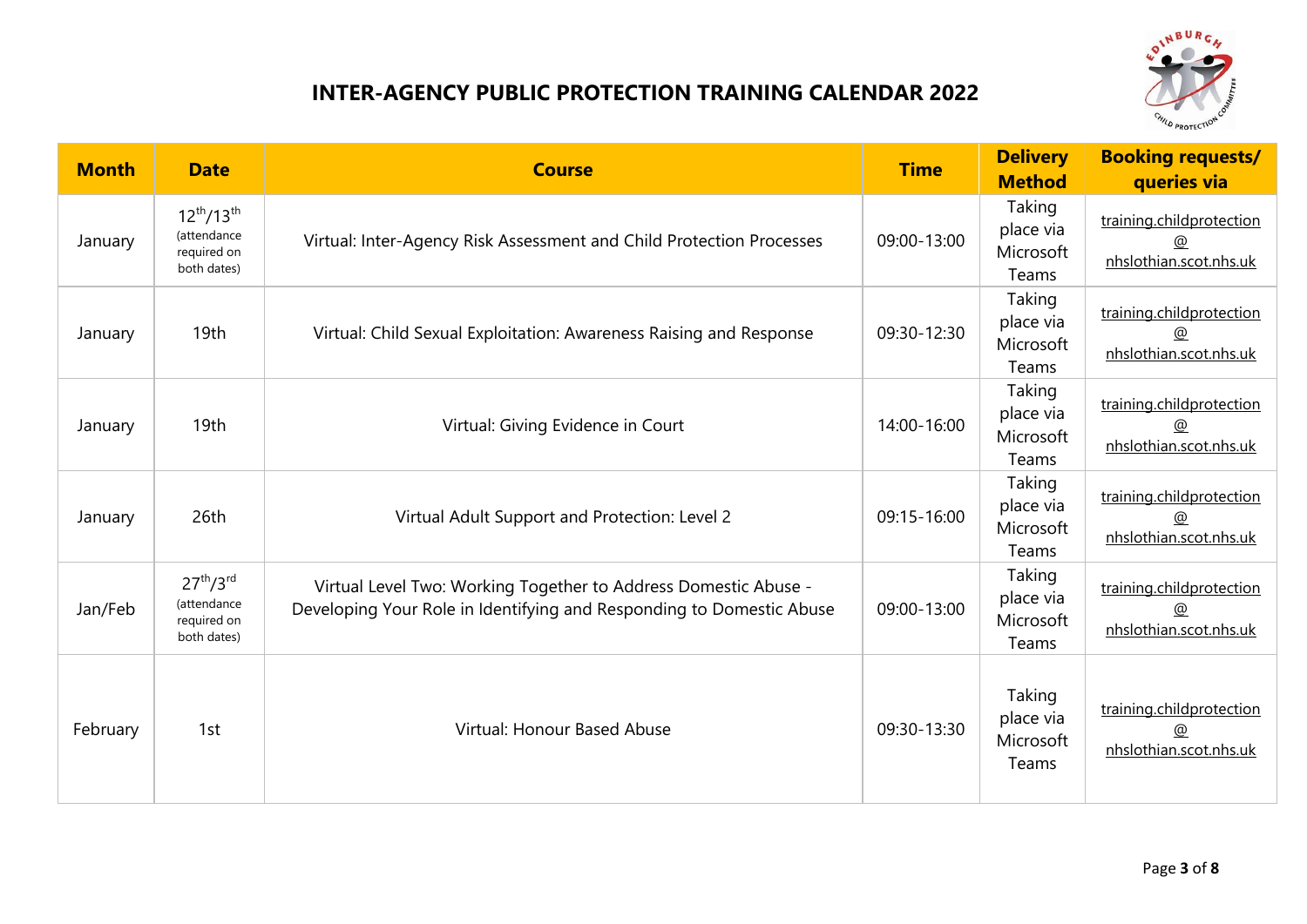

| February | 2nd                                                                           | Virtual Adult Support and Protection: Level 2                                                                    | 09:15-16:00 | Taking<br>place via<br>Microsoft<br>Teams | training.childprotection<br>nhslothian.scot.nhs.uk      |
|----------|-------------------------------------------------------------------------------|------------------------------------------------------------------------------------------------------------------|-------------|-------------------------------------------|---------------------------------------------------------|
| February | 2 <sup>nd</sup> /9 <sup>th</sup><br>(attendance<br>required on<br>both dates) | Virtual: NAS & FASD Impact on the Developing Child                                                               | 09:00-13:00 | Taking<br>place via<br>Microsoft<br>Teams | training.childprotection<br>@<br>nhslothian.scot.nhs.uk |
|          |                                                                               | 8 <sup>th</sup> February 2022-Safer Internet Day                                                                 |             |                                           |                                                         |
| February | 9th                                                                           | Virtual: Vulnerability of Babies                                                                                 | 13:15-16:30 | Taking<br>place via<br>Microsoft<br>Teams | training.childprotection<br>@<br>nhslothian.scot.nhs.uk |
| February | 17 <sub>th</sub>                                                              | Virtual: Child Sexual Exploitation: Awareness Raising and Response                                               | 09:30-12:30 | Taking<br>place via<br>Microsoft<br>Teams | training.childprotection<br>@<br>nhslothian.scot.nhs.uk |
| February | $17^{th}/24^{th}$<br>(attendance<br>required on<br>both dates)                | Virtual: Understanding Neglect                                                                                   | 09:00-13:00 | Taking<br>place via<br>Microsoft<br>Teams | training.childprotection<br>@<br>nhslothian.scot.nhs.uk |
| February | 22nd                                                                          | Virtual: CAPSU (Getting it right for children and families affected<br>by parental problem alcohol and drug use) | 09:00-13:00 | Taking<br>place via<br>Microsoft<br>Teams | training.childprotection<br>@<br>nhslothian.scot.nhs.uk |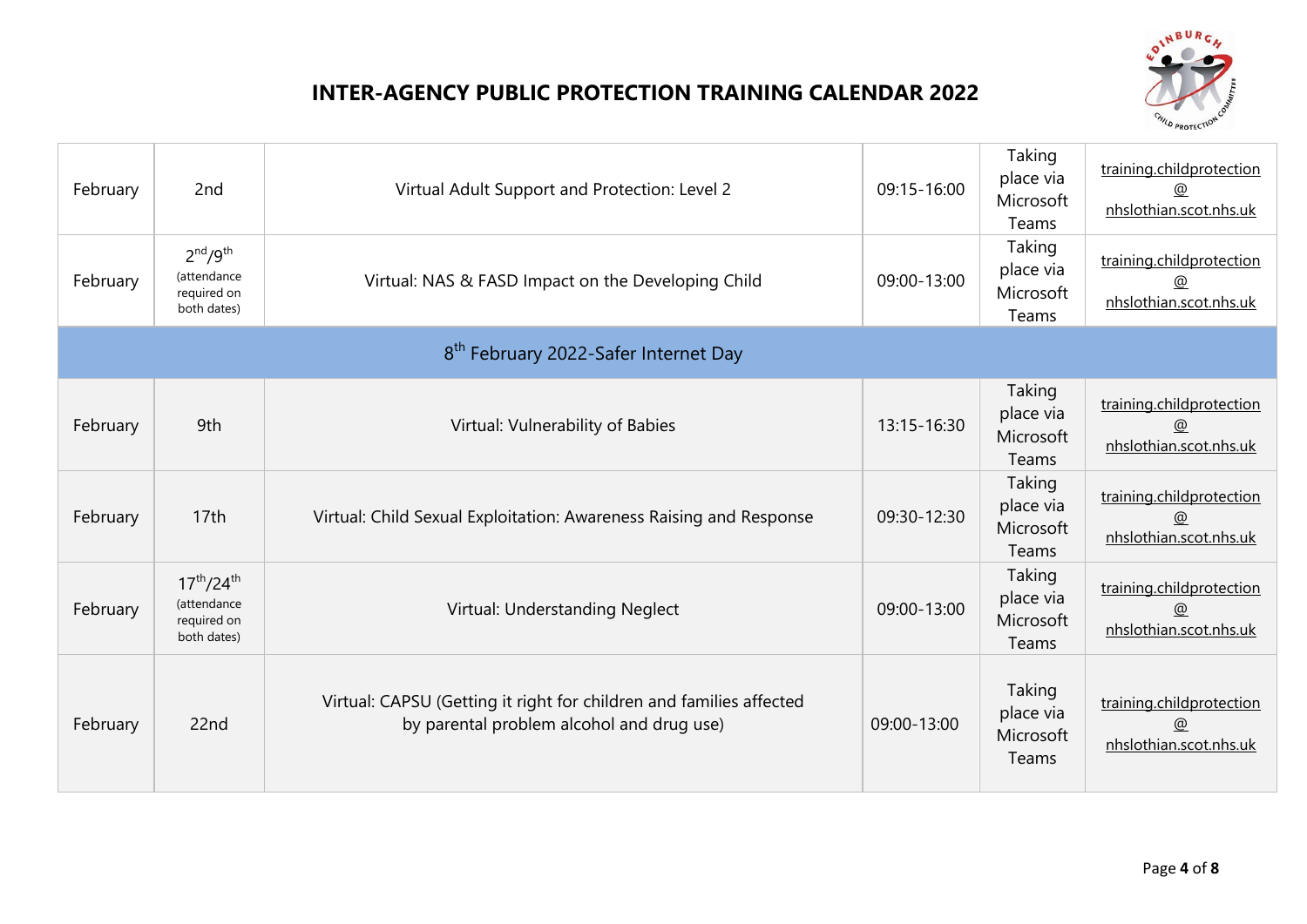

| February | 24th                                                                           | Virtual Adult Support and Protection: Level 2                           | 09:15-16:00 | Taking<br>place via<br>Microsoft<br>Teams | training.childprotection<br><u>@</u><br>nhslothian.scot.nhs.uk       |
|----------|--------------------------------------------------------------------------------|-------------------------------------------------------------------------|-------------|-------------------------------------------|----------------------------------------------------------------------|
|          |                                                                                | 16 <sup>th</sup> March 2022 – Young Carers Action                       |             |                                           |                                                                      |
| March    | 1st/8th<br>(attendance<br>required on<br>both dates)                           | Virtual: Female Genital Mutilation                                      | 10:00-13:00 | Taking<br>place via<br>Microsoft<br>Teams | training.childprotection<br>$\circledcirc$<br>nhslothian.scot.nhs.uk |
| March    | 3rd                                                                            | Virtual Adult Support and Protection: Level 2                           | 09:15-16:00 | Taking<br>place via<br>Microsoft<br>Teams | training.childprotection<br>@<br>nhslothian.scot.nhs.uk              |
| March    | 9 <sup>th</sup> /10 <sup>th</sup><br>(attendance<br>required on<br>both dates) | Virtual: Inter-Agency Risk Assessment and Child Protection Processes    | 09:00-13:00 | Taking<br>place via<br>Microsoft<br>Teams | training.childprotection<br>@<br>nhslothian.scot.nhs.uk              |
| March    | 16th                                                                           | Virtual: Inter-Agency Child Protection: Children Affected by Disability | 09:00-13:00 | Taking<br>place via<br>Microsoft<br>Teams | training.childprotection<br>@<br>nhslothian.scot.nhs.uk              |
| March    | 22nd                                                                           | Virtual Public Protection: Awareness Raising and Response               | 09:00-13:00 | Taking<br>place via<br>Microsoft<br>Teams | training.childprotection<br>@<br>nhslothian.scot.nhs.uk              |
| March    | 25th                                                                           | Virtual Adult Support and Protection: Level 2                           | 09:15-16:00 | Taking<br>place via<br>Microsoft          | training.childprotection<br>@<br>nhslothian.scot.nhs.uk              |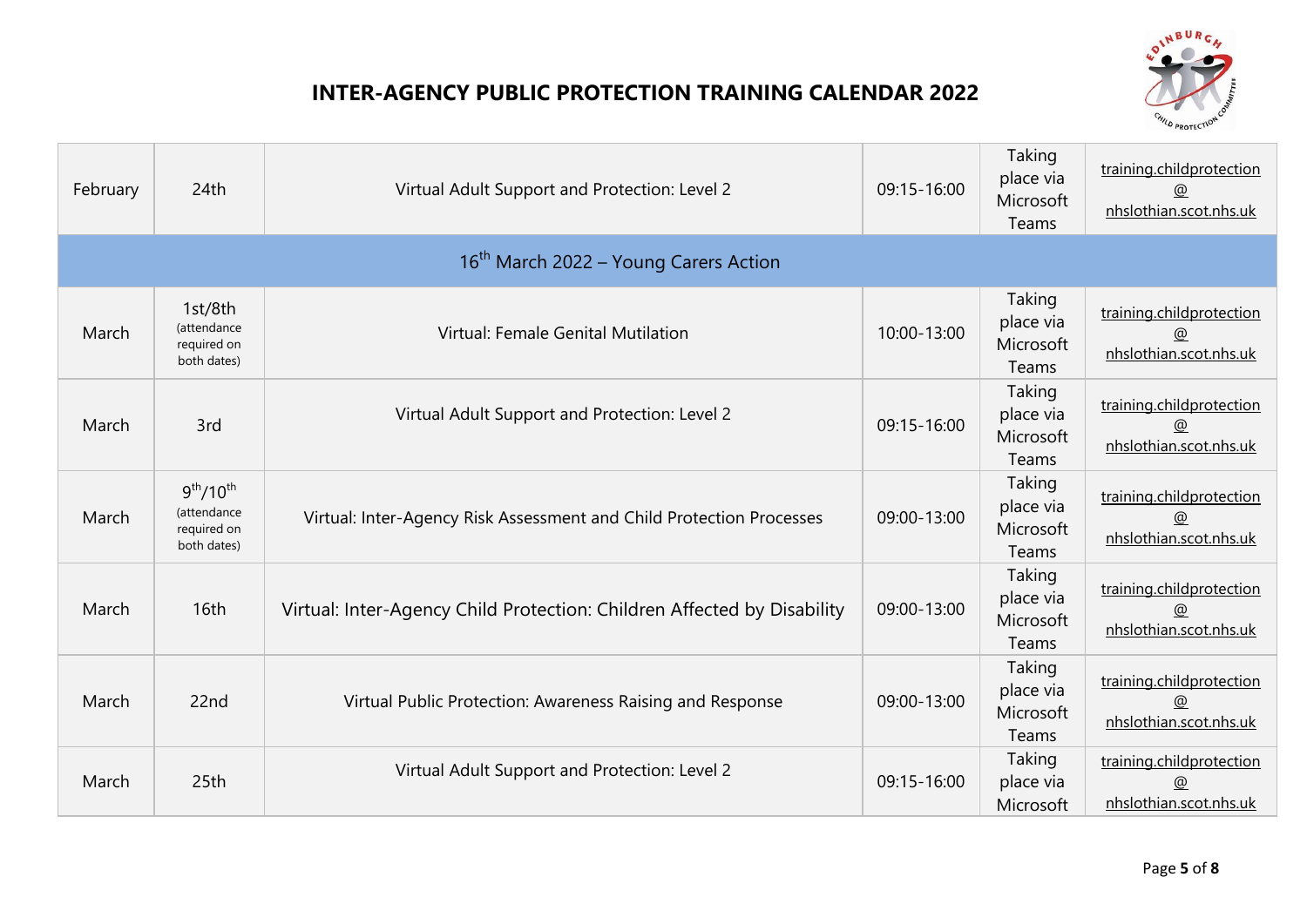

|       |                                                                |                                                                                                                                         |             | Teams                                     |                                                         |
|-------|----------------------------------------------------------------|-----------------------------------------------------------------------------------------------------------------------------------------|-------------|-------------------------------------------|---------------------------------------------------------|
| April | 1st                                                            | Virtual Adult Support and Protection: Level 2                                                                                           | 09:15-16:00 | Taking<br>place via<br>Microsoft<br>Teams | training.childprotection<br>nhslothian.scot.nhs.uk      |
| April | 1st                                                            | Virtual: Identifying and Addressing Exploitation of Children & Young<br>People                                                          | 12:45-15:45 | Taking<br>place via<br>Microsoft<br>Teams | training.childprotection<br>@<br>nhslothian.scot.nhs.uk |
|       |                                                                | 2 <sup>nd</sup> April 2022-World Autism Awareness Day                                                                                   |             |                                           |                                                         |
| April | 25th                                                           | Virtual Adult Support and Protection: Level 2                                                                                           | 09:15-16:00 | Taking<br>place via<br>Microsoft<br>Teams | training.childprotection<br>@<br>nhslothian.scot.nhs.uk |
| April | $20^{th}/27^{th}$<br>(attendance<br>required on<br>both dates) | Virtual Level Two: Working Together to Address Domestic Abuse -<br>Developing Your Role in Identifying and Responding to Domestic Abuse | 09:00-13:00 | Taking<br>place via<br>Microsoft<br>Teams | training.childprotection<br>@<br>nhslothian.scot.nhs.uk |
| April | $20^{th}/27^{th}$<br>(attendance<br>required on<br>both dates) | Virtual: Understanding Neglect                                                                                                          | 09:00-13:00 | Taking<br>place via<br>Microsoft<br>Teams | training.childprotection<br>@<br>nhslothian.scot.nhs.uk |
| April | 28th                                                           | Virtual: Vulnerability of Babies                                                                                                        | 09:15-12:30 | Taking<br>place via<br>Microsoft<br>Teams | training.childprotection<br>@<br>nhslothian.scot.nhs.uk |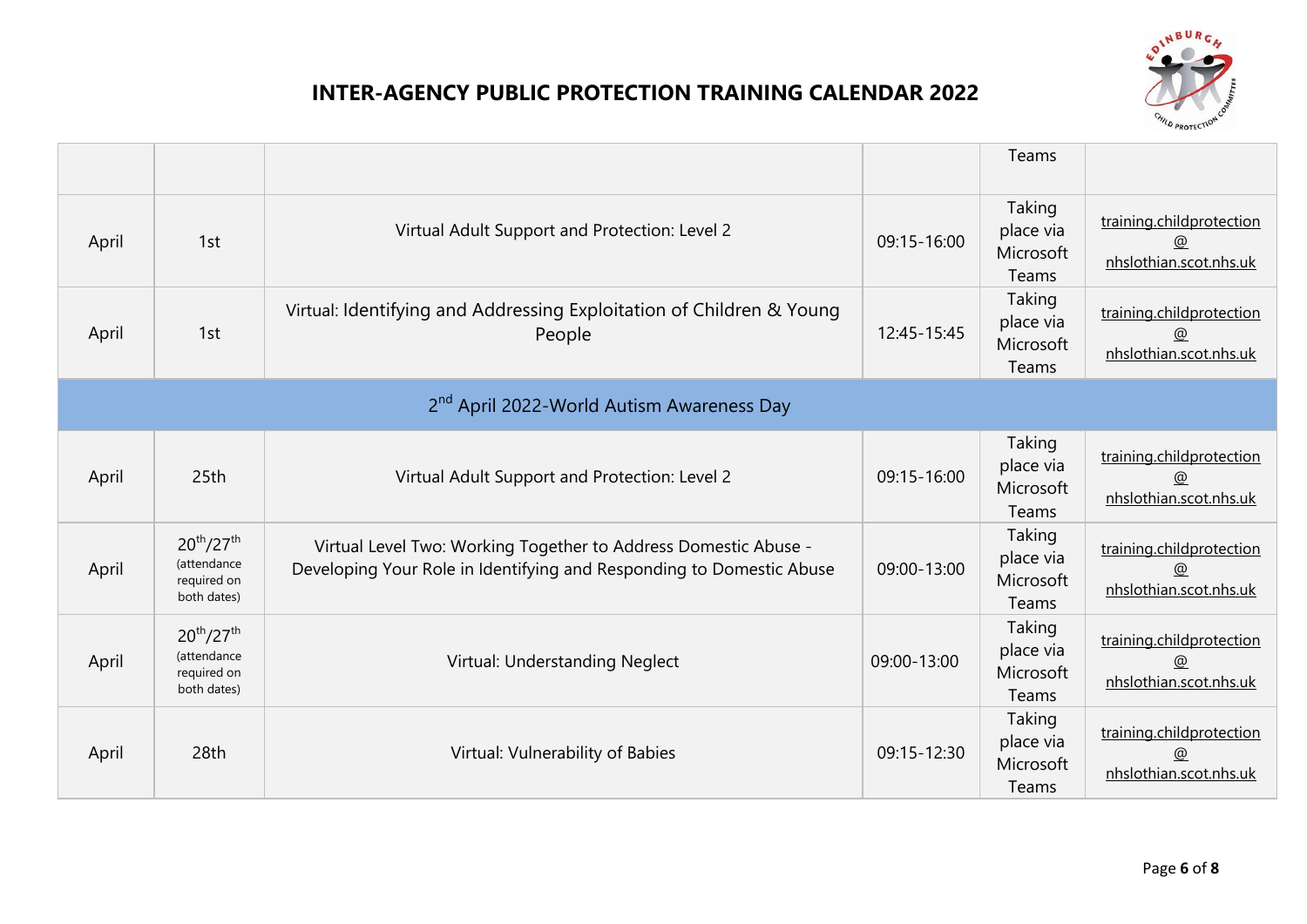

| May      | 2nd                                                                            | Virtual Adult Support and Protection: Level 2                                                                                           | 09:15-16:00 | Taking<br>place via<br>Microsoft<br>Teams | training.childprotection<br>$^{\circ}$<br>nhslothian.scot.nhs.uk |
|----------|--------------------------------------------------------------------------------|-----------------------------------------------------------------------------------------------------------------------------------------|-------------|-------------------------------------------|------------------------------------------------------------------|
|          |                                                                                | 15 <sup>th</sup> May 2022-International Day of Families                                                                                 |             |                                           |                                                                  |
| May      | $17^{th}/18^{th}$<br>(attendance<br>required on<br>both dates)                 | Virtual: Inter-Agency Risk Assessment and Child Protection Processes                                                                    | 09:00-13:00 | Taking<br>place via<br>Microsoft<br>Teams | training.childprotection<br>@<br>nhslothian.scot.nhs.uk          |
| May      | 24th                                                                           | Virtual: CAPSU (Getting it right for children and families affected<br>by parental problem alcohol and drug use)                        | 09:00-13:00 | Taking<br>place via<br>Microsoft<br>Teams | training.childprotection<br>@<br>nhslothian.scot.nhs.uk          |
| May      | 25 <sub>th</sub>                                                               | Virtual: Giving Evidence in Court                                                                                                       | 14:00-16:00 | Taking<br>place via<br>Microsoft<br>Teams | training.childprotection<br>@<br>nhslothian.scot.nhs.uk          |
| May/June | 25 <sup>st</sup> /8 <sup>th</sup><br>(attendance<br>required on<br>both dates) | Virtual: NAS & FASD Impact on the Developing Child                                                                                      | 09:00-13:00 | Taking<br>place via<br>Microsoft<br>Teams | training.childprotection<br>@<br>nhslothian.scot.nhs.uk          |
| May      | $24^{th}/31^{st}$<br>(attendance<br>required on<br>both dates)                 | Virtual Level Two: Working Together to Address Domestic Abuse -<br>Developing Your Role in Identifying and Responding to Domestic Abuse | 09:00-13:00 | Taking<br>place via<br>Microsoft<br>Teams | training.childprotection<br>@<br>nhslothian.scot.nhs.uk          |